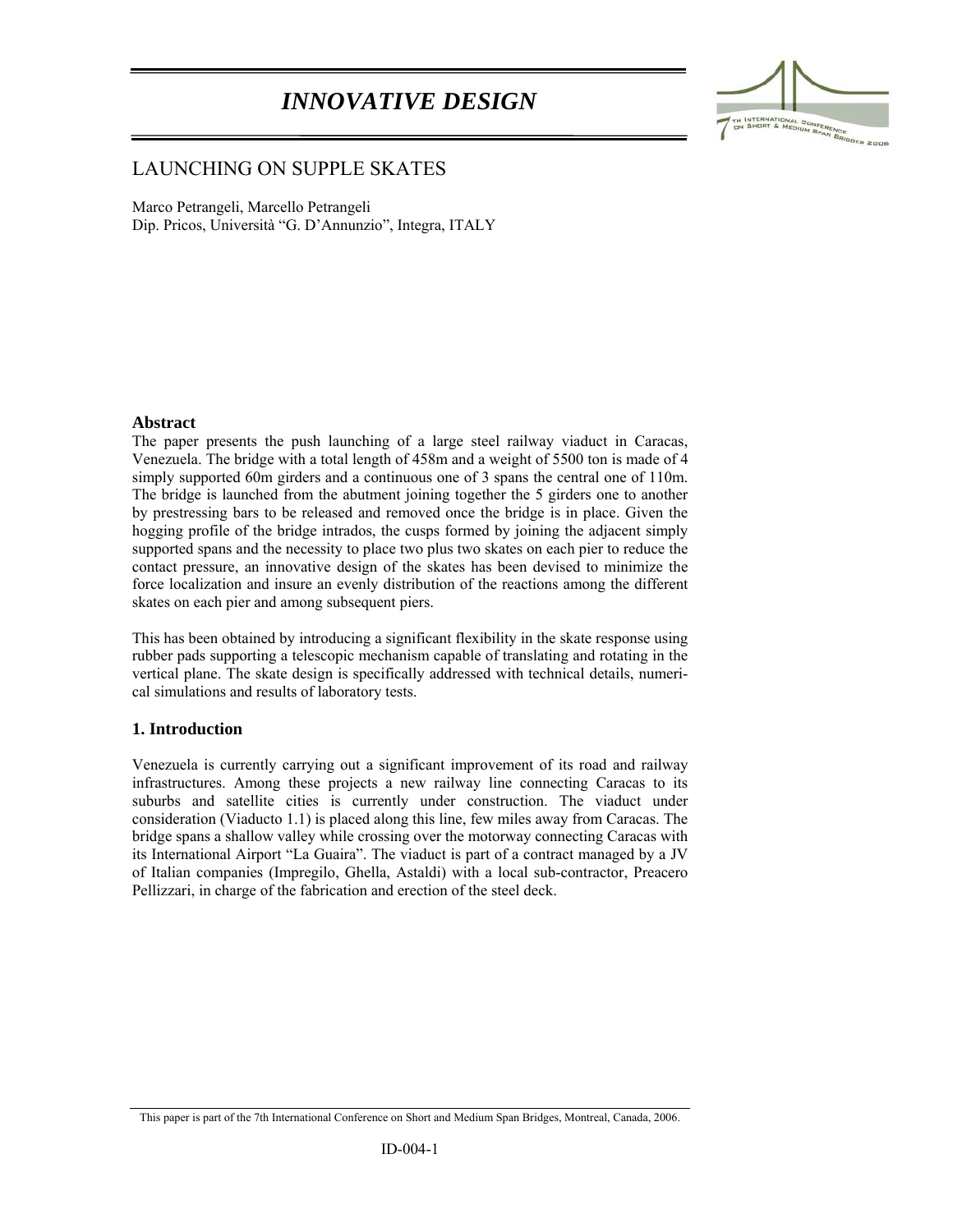From the beginning all parties agreed on the advantages of launching the bridge from the South abutment would given the local topography and the opportunity of this abutment being located in within a military area with restricted access and excellent security conditions for the working personnel and equipment. Furthermore, the incremental launching would allow crossing the above mentioned motorway without interruption to traffic. The authors have been in charge of the whole launching project including the design of all the necessary equipments and temporary structures, the verification of the bridge in the different launching phases and the on-site technical assistance.

# **2. Viaducto**

The structure consists of a continuous beam with 3 span of 54-110-55m respectively and 4 simply supported beams of 60m span each (see Figure 1).

| NORTE       | VIADUCTO L=458.00      |                 |                                |                            |         |                  |                        |                               |
|-------------|------------------------|-----------------|--------------------------------|----------------------------|---------|------------------|------------------------|-------------------------------|
| ESTRIBO     | 54.00                  | 110.00          | $\sim$<br>s                    | 55.00<br>$\mathbf{r}$<br>⋖ | 60.00   | 60.00<br>ം:<br>ď | 60.00<br>$\circ$       | iā<br>59.00<br><b>ESTRIBO</b> |
| 븳<br>↘      | 룺<br><b>Hotel Clus</b> | AND OF YOU HERE | 륎.<br>œ<br>dut<br><b>ROYAL</b> | 륎.                         | π.      | 륎                | 司<br><b>Chair</b><br>⊞ | ïщ<br>مستدم                   |
| Щ<br>330.00 | fill                   | -988            | ш                              | -52<br>ш                   | #±<br>. | --               | $\mathbf{m}$           | $\frac{1}{2}$<br>--           |
|             | Π<br>. .               |                 | ΤΠ<br>╥                        |                            |         |                  | ш                      |                               |



Figure 1: Bridge profile

Photo 1: Bridge cross-section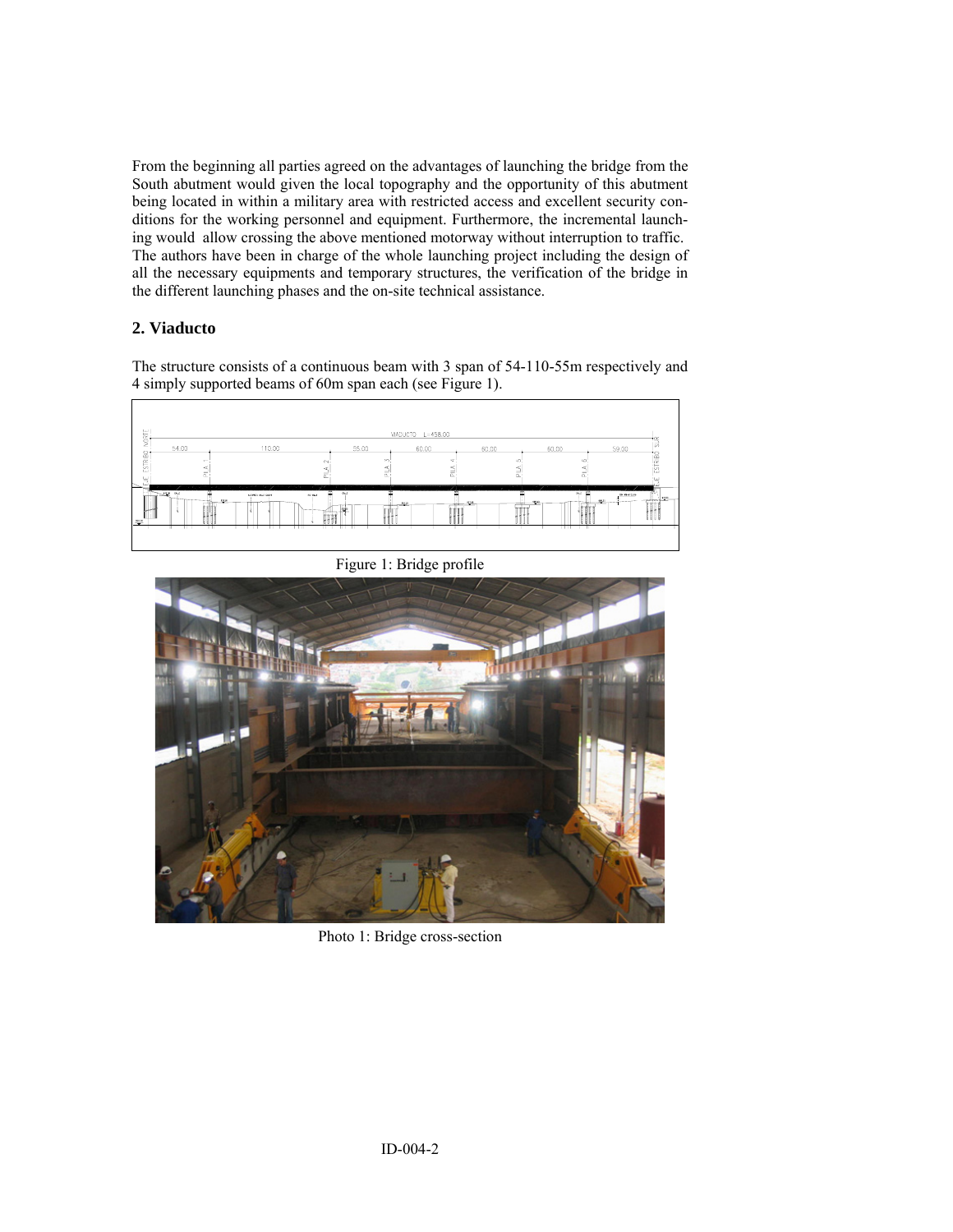The bridge cross-section is made of two plated steel girders 5m high connected with lower transverse beams carrying an orthotropic steel deck (see Photo 1). Average structural weight is 11 ton/m, with the heaviest segments of the continuous deck at nearly 15 ton/m.

When deciding the most suitable launching method a number of factors had to be taken into account, most of them unfortunately adverse.

- The bridge intrados sport significant hogging under self weight. This is to counterbalance the sagging under dead load but is also used as an imposed distortion to transfer the vertical reactions of the continuous girder towards the end supports and avoid uplift under live load. Undeformed hogging therefore varies from 52 mm for the simply supported beams to 430 mm for the continuous one as showed in Figure 2.
- Jointing together the 5 girders with this significant hogging creates 4 severe cusps hardly smoothed by the 30cm transition steel keys added between the 5 girders so as to launch the bridge with is final geometry (length).
- Use of intermediate temporary supports was not advisable for security and structural reason. Only one temporary support was allowed under the main continuous span (in a gas station!) to reduce the maximum launching free length to 75m circa.

The three factors together made it practically impossible to launch without using adaptive skates to redistribute and spread the load (reactions) so as not to damage the steel beams or the underneath pier caps. Furthermore, the bridge is located in a highly seismic areas (PGA $^{475}$ =0.67g) and therefore makes use of numerous seismic devices (isolator, shear keys, stoppers, etcc) making the pier caps particularly crowded and hardly ideal for placing the equipment required for launching.



Figure 2: Bridge undeformed hogging

# **3. The push launching**

From the very beginning it was clear that a push launching would work best as the total launching length would make pulling uneconomical and dangerous and with an overall bad handling because of the intrinsic flexibility of the method [1] .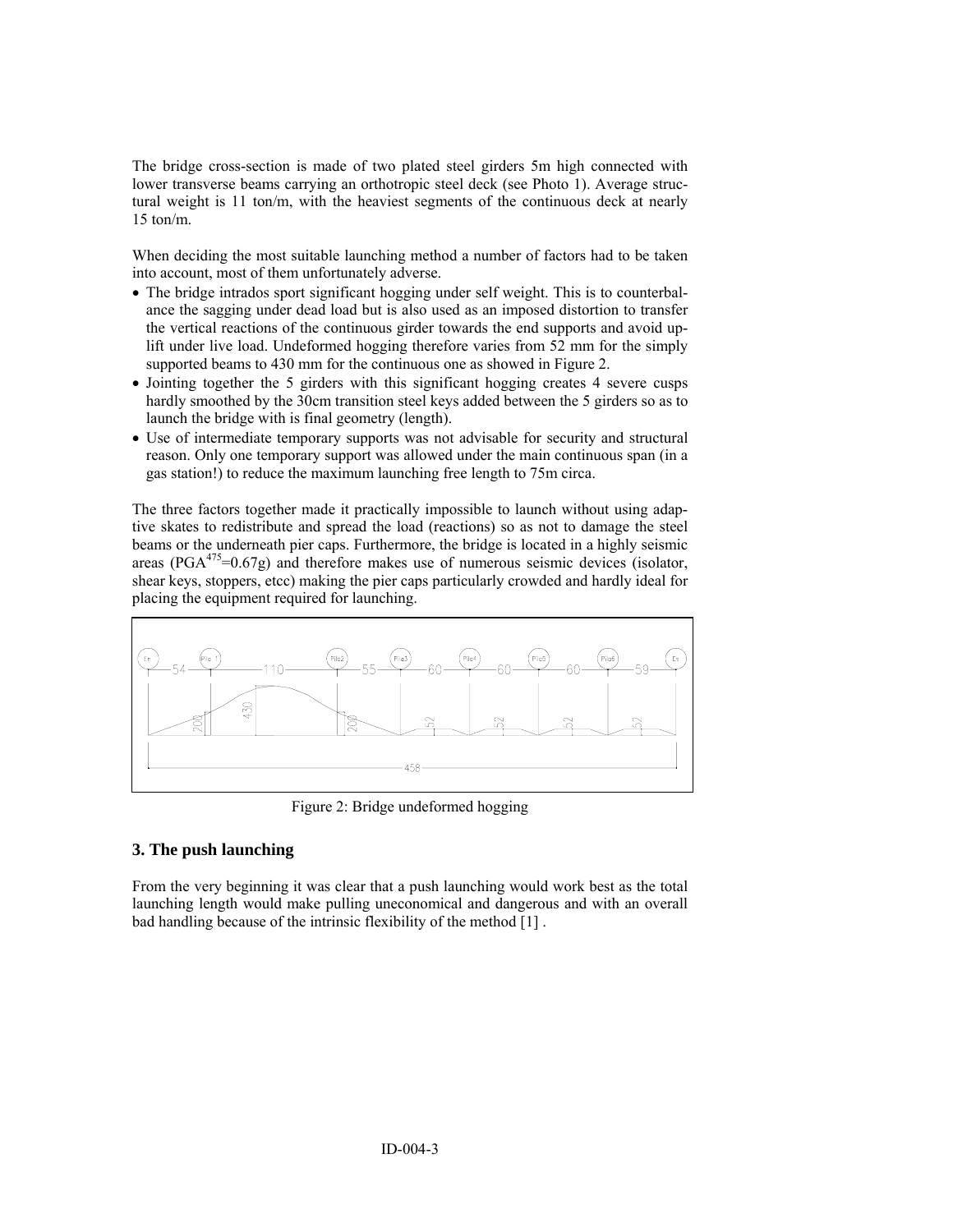Since the structure has significant strength reserves it was also decided that no intermediate supports were needed except from one under the main continuous span of 110 m. For the same reason, the launching nose length was fixed so as to keep the maximum reactions on the front skates when cantilevering out of the same order of magnitude of the maximum reactions in trail. The nose is therefore made of a 32.5m long truss girder with welded T section for the top and bottom chords and standard UPN for diagonals.

Once the overall layout was fixed, the study had to concentrate on the resulting skate reactions and local stresses in the bridge steel beams. Finite element simulation of the launching phases showed the maximum reactions to be in excess of 1200t under the continuous girder, well above the 800t of a continuous beam of the same weight over 60m span. The maximum reaction per unit length that could be transferred by the fillet welding between the webs and bottom plates of the main steel girders was estimated at 3 ton/cm therefore requiring a total skate length of 4m minimum on each pier, assuming an evenly distribution of the reaction itself. This value was also compatible with other two designing factors:

- 1. Maximum unit load causing local buckling of the main girder webs. The above value allowed for a safety factor not less then 1.4 except from few spots where additional vertical stiffeners were required .
- 2. Maximum contact pressure on the sliding surface of the skates.

The latter also designed the minimum spacing between the butt straps along the bottom flanges of the main girders.

#### **4. The temporary joints**

The temporary joints between the 5 girders are to be released once the bridge is in its final position. At that point these joints, located above the piers, are under severe hogging moments. To facilitate the task, the joints are made of steel keys prestressed between the beam ends with high strength bars. These bars can be released stepwise without the risk of the joint opening and shearing off a traditional bolted connection. During the push launching these joints are subjected to alternate bending moments and shear forces. Maximum bending being 7800 ton\*m and maximum shear 720 ton per deck or half these values for each girder. The final design of the joints uses 4 steel inserts for each beam, two connecting the upper and lower flanges plus two shear keys positioned along the web. This configuration obviously requires a certain attention to detailing since the 4 inserts may not work simultaneously if misaligned.

To this extent the shear keys where designed to minimize this risk therefore allowing for construction tolerances as shown in Photo 2. This was obtained by inclining the contact surfaces at 45° along the principal (shear) force directions.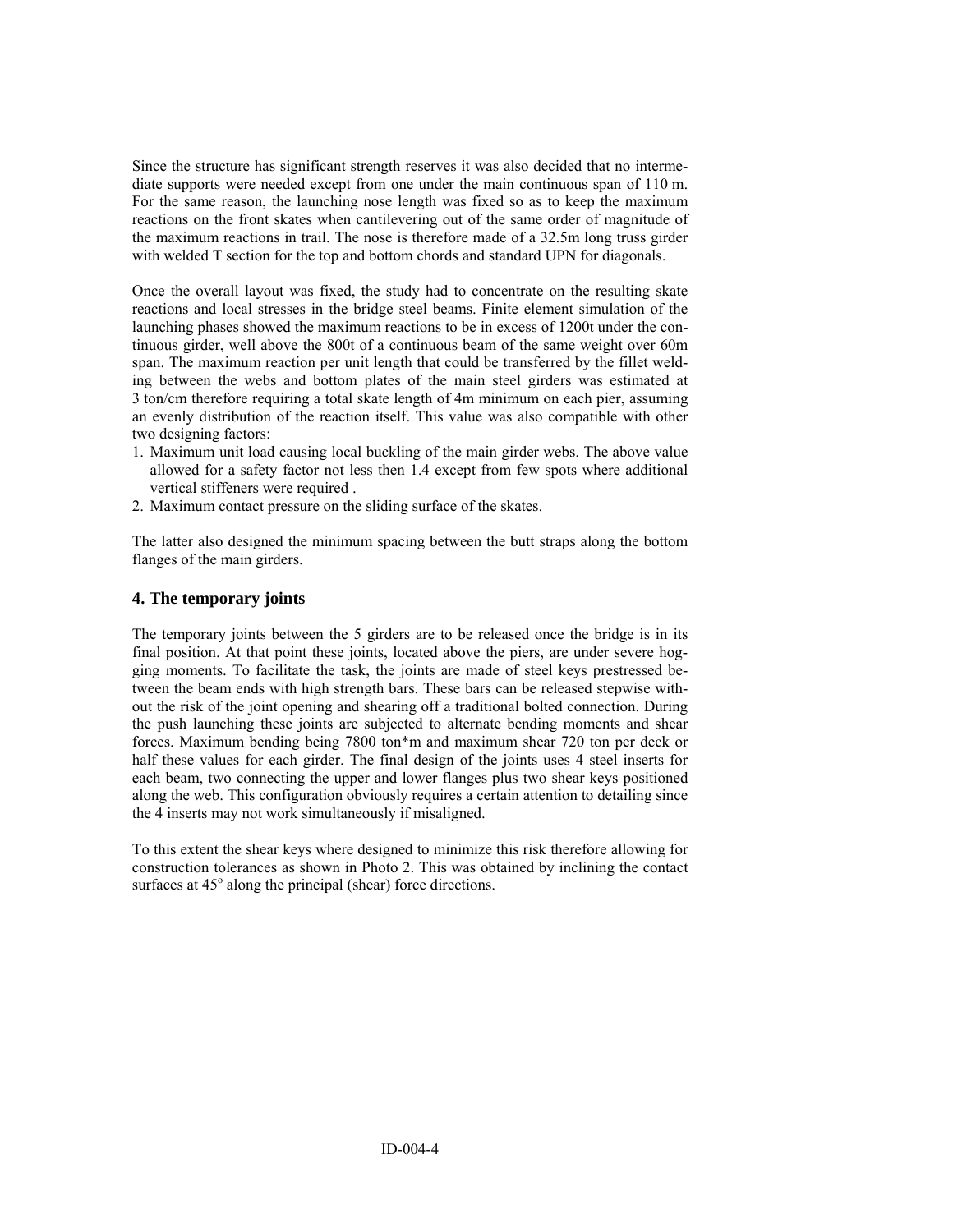Another issue to be addressed at the design stage was the clearance above the pier when the prestressing bars and the steel shoes used to connect them to the main girders had to pass over the skates .



Photo 2: Shear key

In the final design 36 bars D40 were used to join the continuous girder and the simply supported one. 12 bars each for the top flanges and 6 for the bottom one since sagging moments during launching are lower. Similarly 28 bars were required between the simply supported spans (3 joints).

#### **5. The supple skates**

With a total skate length in excess of 2m on each side of the pier it is very likely the vertical reaction localizes dangerously increasing the contact pressure on the sliding surface and the shear stresses on the fillet welds. This is even much so as the required 2 metre sliding length had to be obtained with two 1.2m skates positioned 1.7m to 2.3m apart to allow for other subsequent operations to be carried out.



Photo 3: Top Flange connection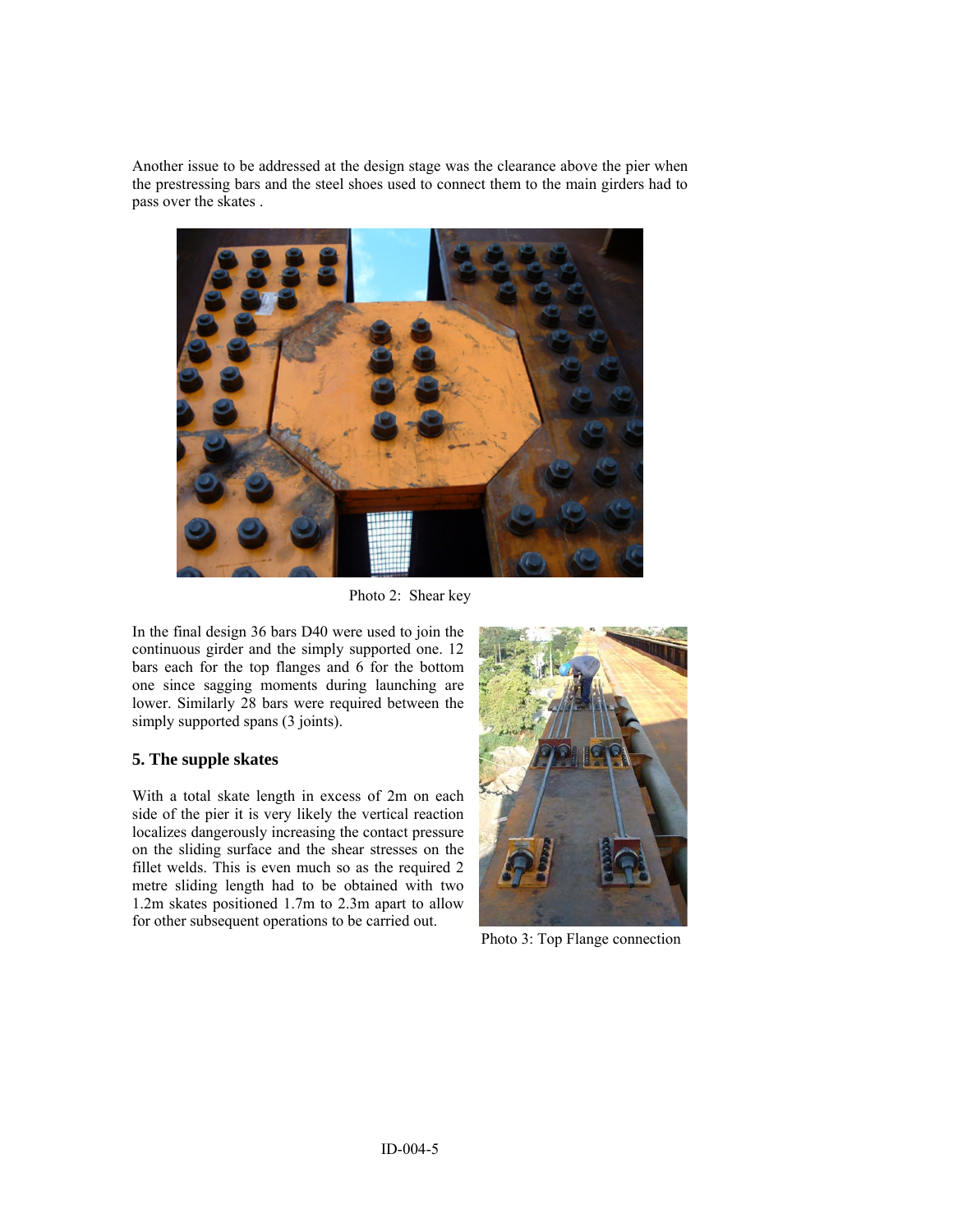In order to avoid localization either an active control of the skates was to be used or the skates are flexible enough to redistribute the reaction. Redistribution should be achieved at three different length scales:

- 1. The smaller scale is that of the cusps formed when joining two adjacent hogging spans. The angle formed by the bottom plate is 0.2° that means 3.5mm/m.
- 2. The intermediate one is that between the two skates that are 2 metres apart. Lack of horizontality of the beam intrados caused by rotation of the girder when cantilevering out during launching and underormed hogging may add up to a maximum of 17mm in 2 metres.
- 3. The larger scale would be that of redistributing the reactions among subsequent piers counteracting the undeformed girder hogging.

The latter scale was clearly not achievable in full as these would require relative displacement of the skates on adjacent piers of up to 430mm for the heavier continuous girder. The other two scales were tackled by inserting a 170mm rubber pad into a steel telescopic mechanism made of simple welded plates, shown in Figure 3 and Photo 4.

A prototype was built and tested at the FIP facilities in Selvazzano (PD) Italy. The force displacement response of the skate is depicted in Figure 4, while on Figure 5 the response under eccentric compression is reported.



Figure 4 and 5: Force displacement response of the skates. Centred, eccentric.

The design of the skates had stringent geometrical constraints in term of height and width having fixed the total skate length at 1.2m. These geometrical constraints were partly due to the reduced clearance over the piers and partly due to static necessities.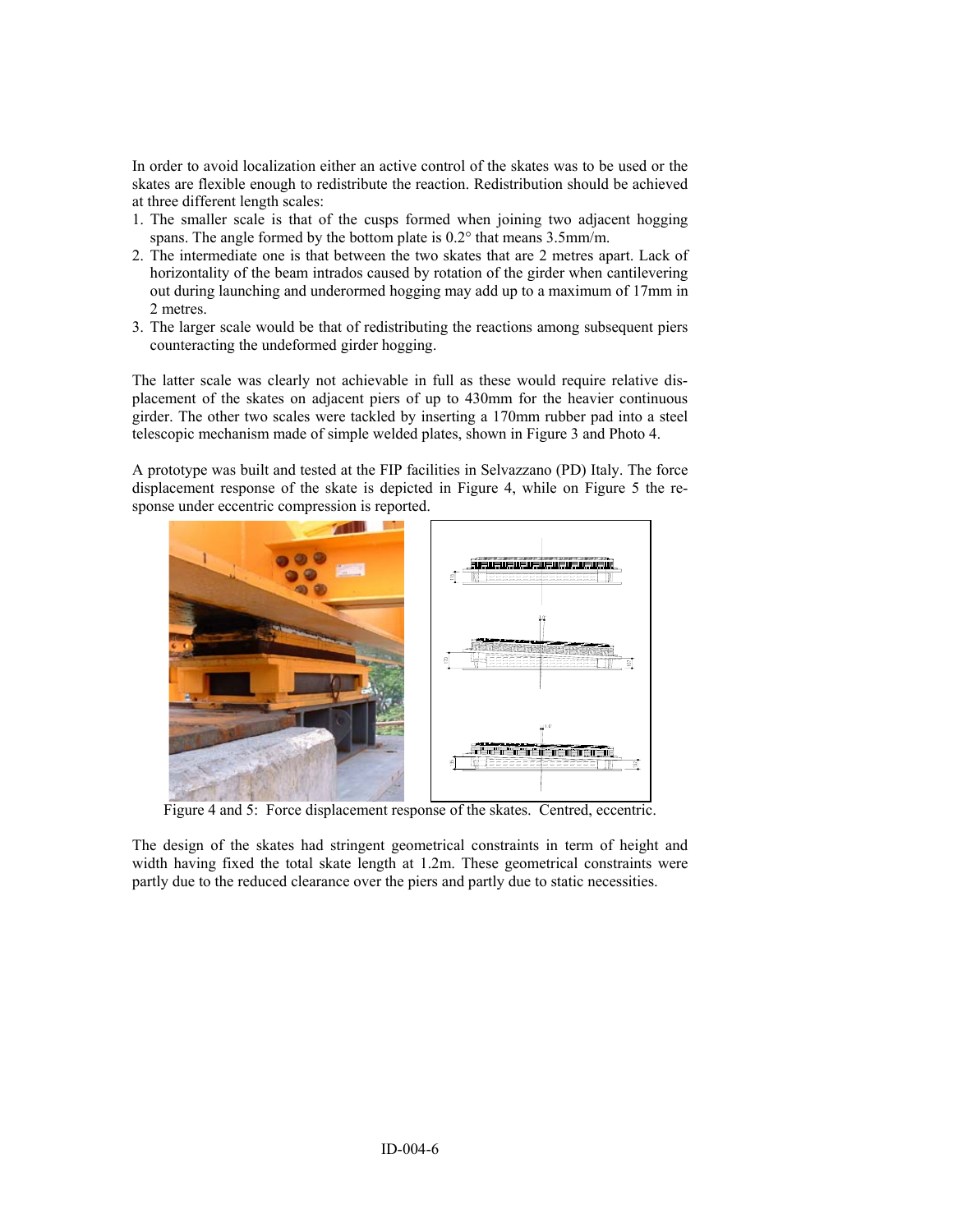

Photo 4 and Figure 3: The supple skates

A minimum height was required for the necessary compliance of the skates and a minimum width to keep the compressive stresses in the rubber pad below 10MPa. These dimensions had also to satisfy the stability verifications as rubber is prone to instability under compression when certain geometric ratios are trespassed (a total encasement of the rubber into a steel box would have caused a too stiff response).

# **5. The hydraulic equipment and launching yard**

The launching yard has been equipped with two concrete launching girders resting on a concrete slab 63m long and 15m wide. The whole area is protected by an industrial shed where the deck assembly take place. In each launching phase roughly 45m of deck are assembled and pushed. The driving force is provided by two hydraulic jacks with a maximum capacity of 400t each and 2m drive. Cylinder specifications as follows:

- 14" Bore; 8" Rod dia.; 78.74" working stroke; 82.74" total stroke;
- Operative pressure 5000 P.S.I. max.

The reaction forces are provided by the two launching concrete girders via two steel saddles and massive steel pins acting as shear keys, as shown in Photo 5. The launching girders are heavily reinforced (see Photo 6) as their width, once again, was limited by the same geometrical constraints designing the equipment over the piers.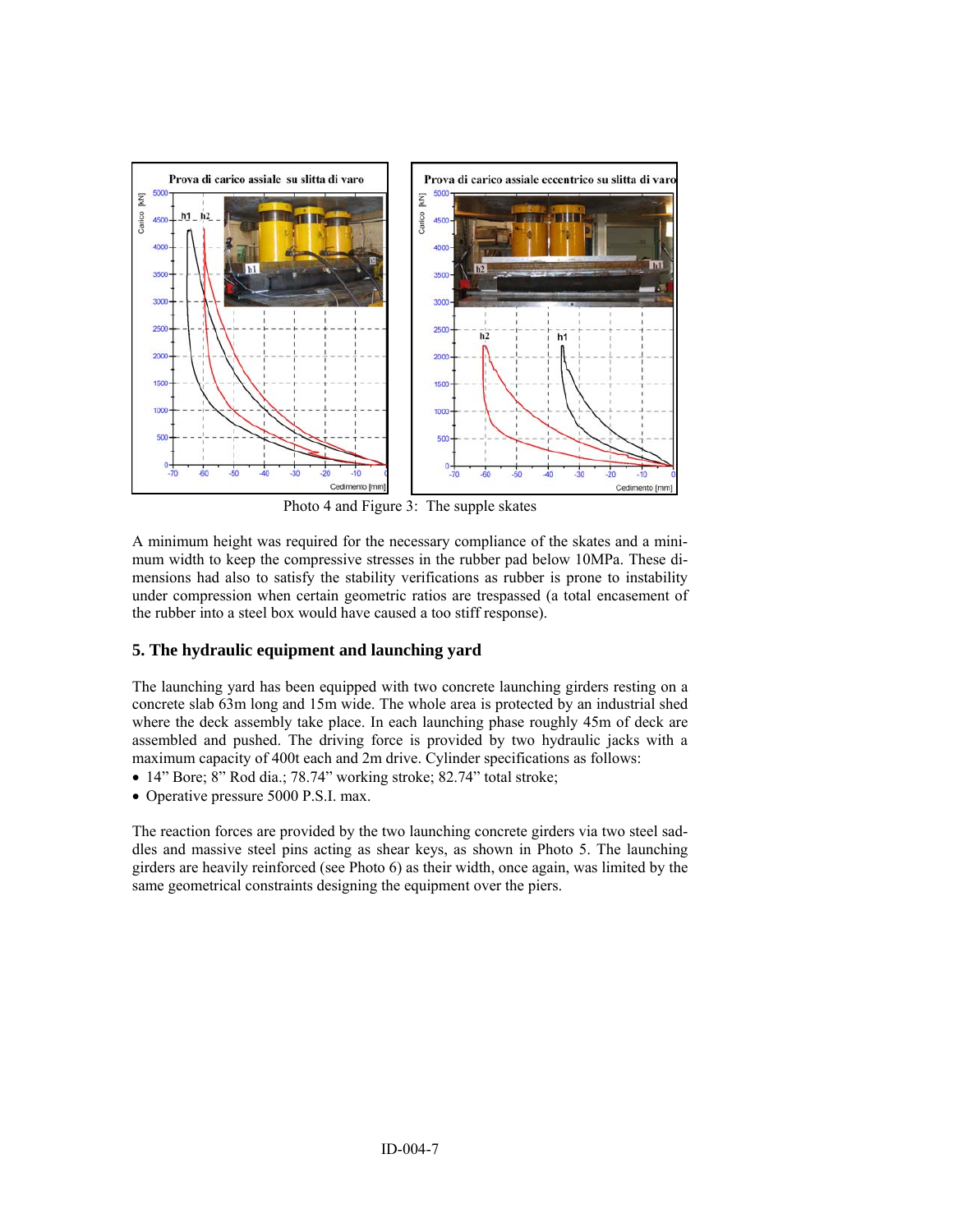

Photo 5: The launching yard



Photo 6: The launching concrete girders steel reinforcements

# **6. The numerical simulations**

The launching phases have been numerically simulated every 30 m circa for a total number of 25 steps. For each span 3 analyses were carried out namely with the launching nose just resting on the first pair of skates, with the girder on the 4 skates and the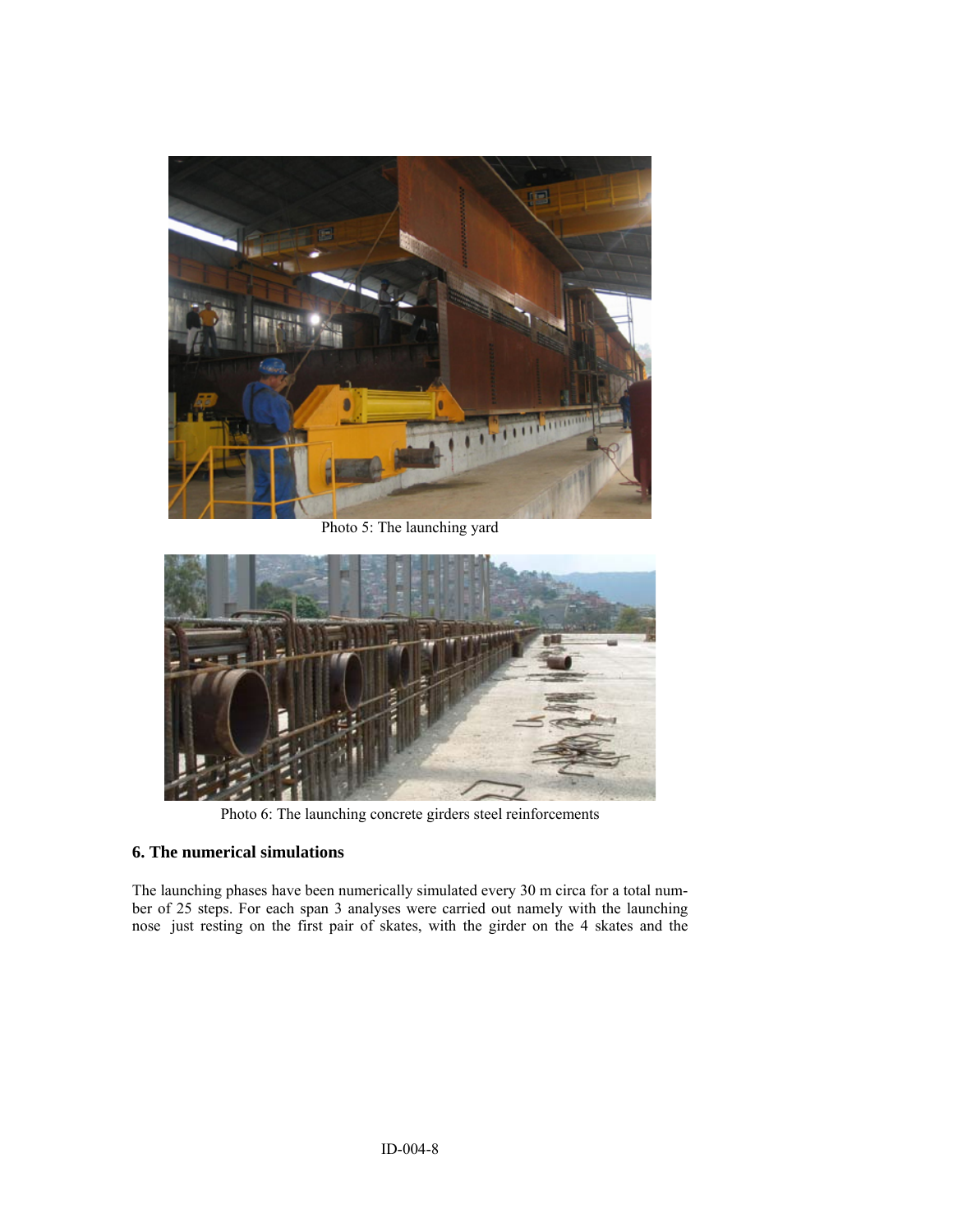launching nose cantilevering out and with the nose just short of the next support. Given the non repetitive bridge geometry (heading continuous girder), none of the steps could be omitted. The time history of the reaction at Pier 6 is plotted in Fig. 6. The graphs clearly shows two peaks due to the passage of the continuous girder and a trailing history of smaller reactions due to the simply supported spans with the hogging in "phase" with the supports (piers).



Figure 6: Reaction time history at Pier 6

The design of the launching nose required a number of intermediate steps, one every 4m circa, that were carried out with respect to the heaviest load case only, taking place on reaching the temporary support after the 75m fly over the motorway. With these reactions, a full 3D simulation of this structure was carried out, taking also into account seismic and wind loading.

Finally, a seismic analysis of the bridge during the launching operation had to be carried out in order to designing the lateral guides to be placed at each pier. The Ultimate State design earthquake (475 years return period) for the bridge, has been fixed, by the client, at PGA=0.67g. The scheduled 6 months launching operation was conservatively extended to 1 year. Accepting a trespassing probability, during 1 year time of 10%, a 10 year return period was used consequently. Using well established scaling rules (see [2]), this gives a PGA=0.15g. It was then decided to limit to 30mm the maximum bridge lateral displacement at the pier (skates). With a displacement based approach [3] the lateral retaining steel frames were finally dimensioned. These frames are made of twin HEA340 tied against the pier caps by 2 prestressing bars D40 each, as shown in Fig. 7. A telescopic mechanism on the top allowed for the bottom flange width variation of the various girder segments. The same lateral frames were also to be used as the bridge lateral guides during launching. It's worth noticing that seismic forces exceeded those required to laterally redirect the bridge during launching (both under static and dynamic friction).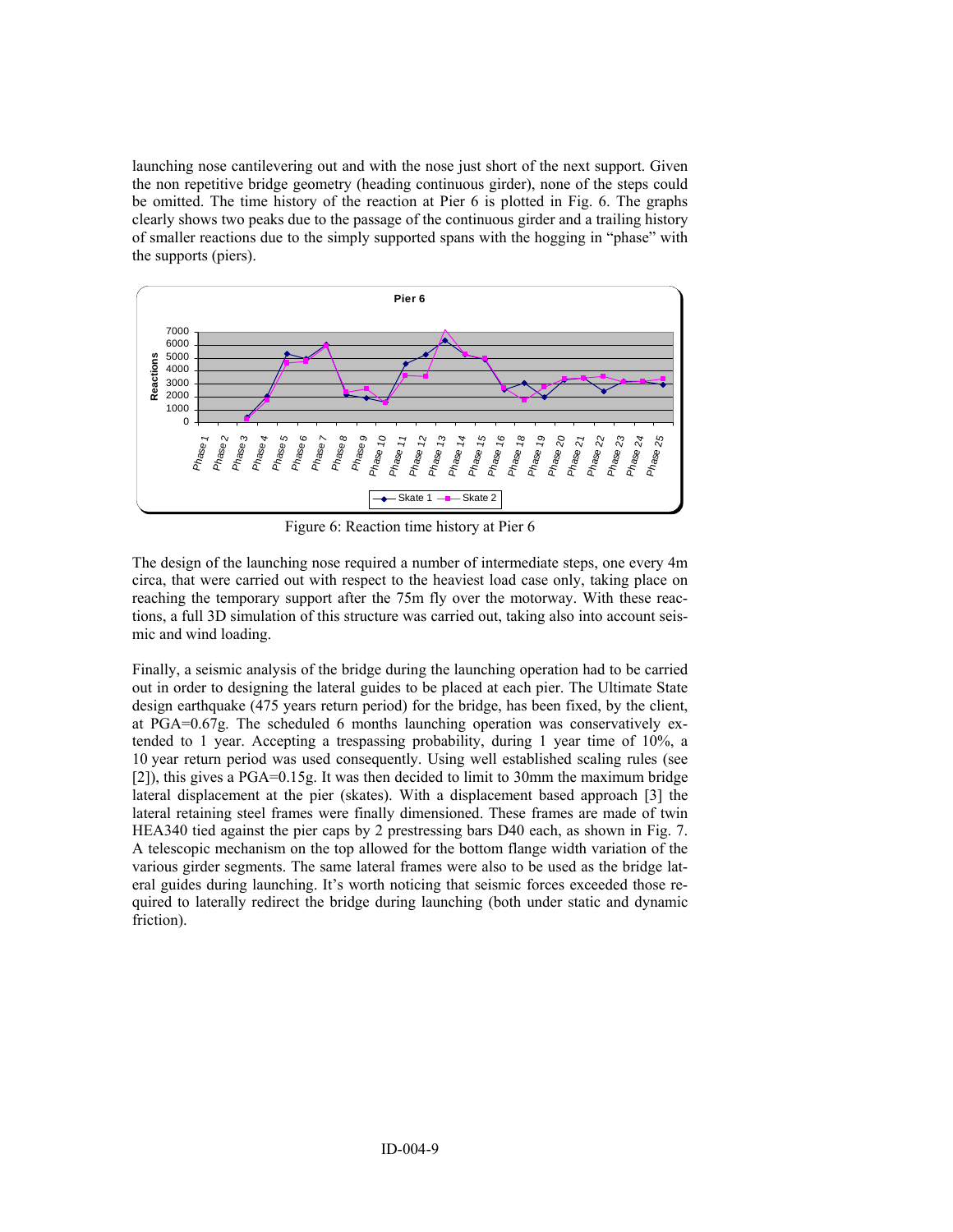

Figure 7: The lateral retaining stopper scheme

#### **7. Feedback from site operations**

At the time of writing the bridge has arrived into its final position and lowered onto the bearings. Launching has taken roughly the 6 months scheduled at the design stage. Each 45 m segment has taken 2 weeks to be assembled and push launched. A small delay was caused by the feeding chain ahead of lunching since the steel plates were shipped from Europe to South America and then manufactured in the Pelizzari yard, before being delivered by truck on site. These delays could hardly be made up for on site since assembly by bolting and welding of the bridge segments could not be squeezed below the above said 2 weeks and each fly (45m) required a whole day with the deck fully out on 8 supports and 30 skates.

As far as the behavior of the supple skates is concerned, this was in line with the theoretical calculations, and the experimental tests carried out in Italy. A minor setback was caused by using local rubber instead of the specified one (Shore A3=50; G $\geq$ 0.7 N/mm<sup>2</sup>) being delivered late on site. The former did not have the same strength and modulus and therefore squashed until part of the load was directly transferred by the skates steel guides. These rubber pads were subsequently substituted with the design ones.

The driving force required (i.e. the equivalent friction coefficient) was in line with the value generally obtained in similar cases. This means that the push equipment was sub